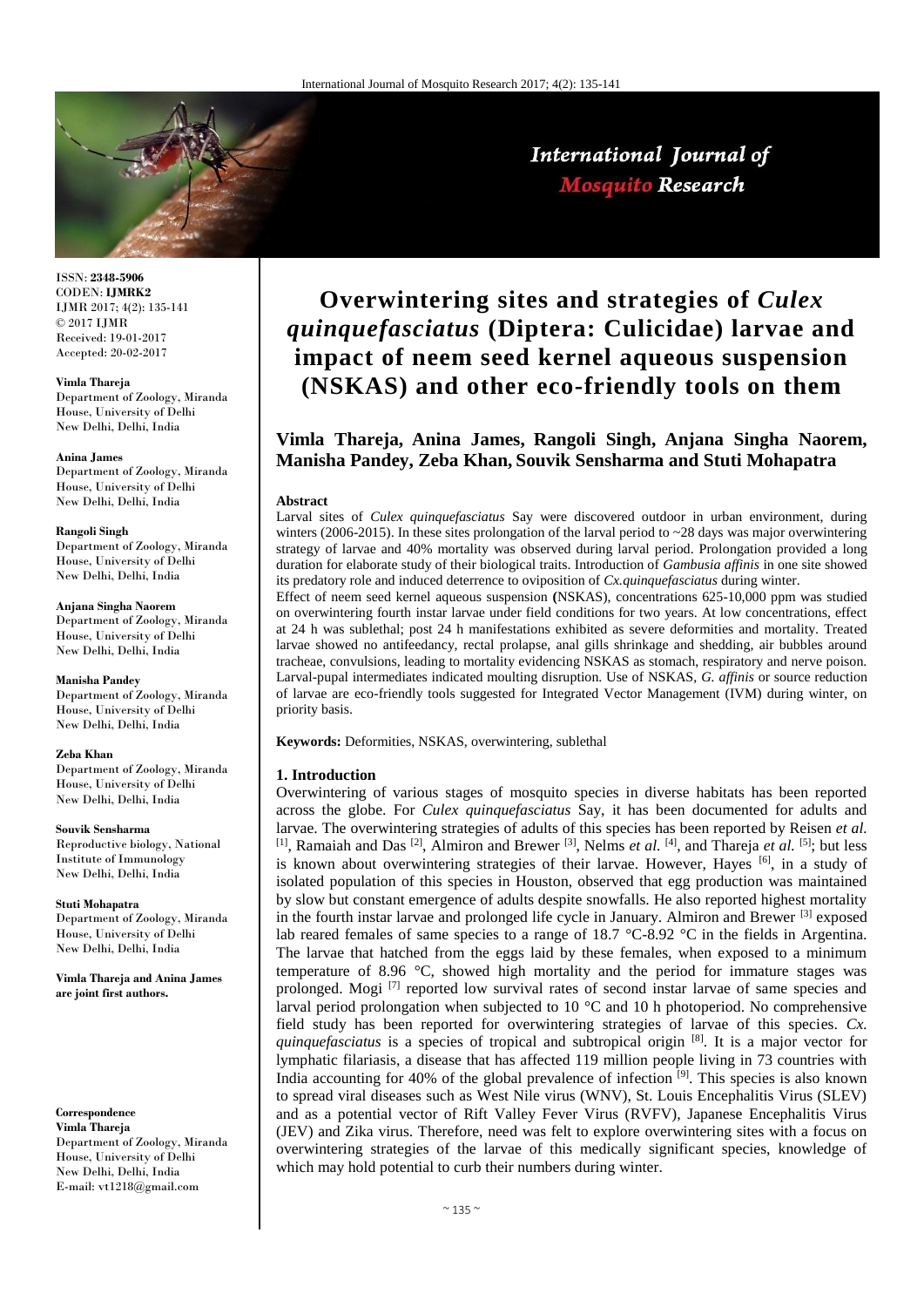Our study included hunting larval sites to understand the habitat chosen by the females for oviposition in the urban environment during winter. It also includes removing larvae from the sites for source reduction and studying their behavioural, morphological, anatomical features and mortality. Impact of *Gambusia affinis* on this species of mosquito during winter was also explored.

*Cx. quinquefasciatus* breed most heavily in sewage water during optimal conditions [10], indicating their tolerance for toxicity of sewage water. Also, they are known to be resistant to a number of synthetic insecticides [11]. Such larvae are hardy and difficult to control. This highlights the need to control the larvae, preferably during winter when their numbers are low. Steps taken in this regard would prevent population explosion that occurs under optimum conditions. Hence, further study was conducted to understand the effect of biopesticide, Neem Seed Kernel Aqueous Suspension **(**NSKAS) on overwintering early fourth instar larvae collected from the sites and reared under outdoor conditions of winter. It included the impact of NSKAS on behavioural, morphological, anatomical features and survival of larvae. Neem is biodegradable and its seeds are most potent part of tree as a pesticide  $[12]$ . Its degradation is less at low temperature  $[13]$ ; this provided an added advantage to the use of neem during winter.

## **2. Materials and Methods**

### **2.1 Sites**

They included urban natural larval sites which already existed and semi-natural sites created inside an educational institute in North Campus, University of Delhi, Delhi, India.

*Existing natural sites* - Surveillance was carried out weekly to locate larval sites in their natural habitat from November to March for 10 years (2006 to 2015) in and around the institute. All the existing sites discovered, were at ground level inside the institute and labelled as Site 1, Site 2 and Site 3. Site 1 was a pond made of concrete discovered in the year 2006, Site 2, a vase made of concrete discovered in 2007 and Site 3, a green plastic bucket discovered in 2010. Observations on the habitats of these sites were recorded. Site 1 was a major site in terms of its size and density of larvae and it existed since 1972. Incidentally, in this site high density of larvae was observed during monsoon (August), 2006. Water from this site was flushed out to remove the larvae and replenished with fresh water. The site was screened for larvae during winter (2006-07). In autumn 2007, five *G. affinis* were introduced into this site. It was again checked for egg rafts and larvae during winter, the following year (2007-08). In 2008, the institute authority decided to break this site and construct a new pond approximately 50 m away from it. Contents of this pond along with *G. affinis* (number increased from 5 to ~100) were transferred to the newly constructed pond. Presence of egg rafts and larvae was checked in the new pond during winter (2008 to 2015). The new pond exists till date.

*Asynchronous culture -* The larvae collected from Site 1, Site 2 and Site 3 were segregated as per instars and maintained separately for these sites under outdoor conditions. They were fed with powdered dog biscuit and yeast in ratio 3:1. Food was changed every alternate day till they transformed into pupae. Observations relating to overwintering were recorded in these larvae.

**Created semi-natural sites:** They included Site 4 and Site 5 created under outdoor conditions. Site 4 was represented in the form of four replicas; they were white enamel bowls containing tap water placed at safe and approachable corners both at ground and first floor every week during winter (2008 to 2015) within the institute. The total number of replicas was ~290. Site 5 was a mesh cloth cage, created according to the availability of blood fed females from the adult site (Thareja *et al.* [5] ). This site could be created six times per year during winter (2011-12 and 2012-13). Females collected for Site 5 were provided with 5% sucrose as food and bowl of water for oviposition. Egg rafts laid in the range of 10 h in Site 4 and Site 5 were kept in outdoor conditions for hatching.

**Synchronous culture:** These larvae showed synchrony and were reared under outdoor conditions, in the same way as asynchronous culture till pupation.

Total number of existing and created sites was ~300.

Natural population of larvae from the existing natural sites (Site 1, 2 and 3) and field population from the created seminatural sites were used for the study of overwintering strategies as one part of study.

Lack of availability of overwintering larvae in some of the years and their insufficient numbers in other years limited the study of effect of NSKAS on the larvae to winters of 2010-11 and 2013-14. In these two years only Site 4 gave us the number just sufficient to carry out this study.

## **2.2 Preparation of NSKAS and larval treatment**

Neem seed kernels were washed gently with tap water, dried in shade at room temperature and powdered in electric blender. NSKAS stock solution of 10,000 ppm was prepared by dissolving powdered kernels in distilled water. From stock solution, concentrations 625, 1250, 2500, 3750, 5000, 7500 and 10,000 ppm were prepared and used for treatment. Overwintering late third/early fourth instar larvae from synchronous culture of Site 4 were used to understand the effect of NSKAS. WHO [14] protocol was followed for the treatment. 10 larvae were transferred into a petridish containing 20 ml of desired concentration and kept for 24 h. Control was prepared using 20 ml distilled water with same number of larvae as experimental. Overwintering larvae were considered as control. After 24 h treatment, the medium was replaced with water. There were 3 replicates each for experimental and control set ups and number of larvae obtained were just sufficient to run the experiment.

# **2.3 Study of characteristics of Control and NSKAS treated larvae**

After treating the larvae with NSKAS for 24hs, observations of behavioural, morphological and anatomical characteristics were recorded, at 24 h and post 24 h (without NSKAS) using light microscopy, in 2010-11 and 2013-14. For control, similar observations were recorded without using NSKAS. Also, mortality of larvae for each concentration was recorded at 24 h and post 24 h till they became pupae. Total larval mortality was calculated by adding mortality at 24 h and mortality post 24 h. Thorax of test larvae which did not show movement were touched gently with a needle. Those that showed no signs of movement even after prodding were considered dead while those that showed very slow movement, which did not persist were considered moribund. While calculating mortality, moribunds were counted as dead.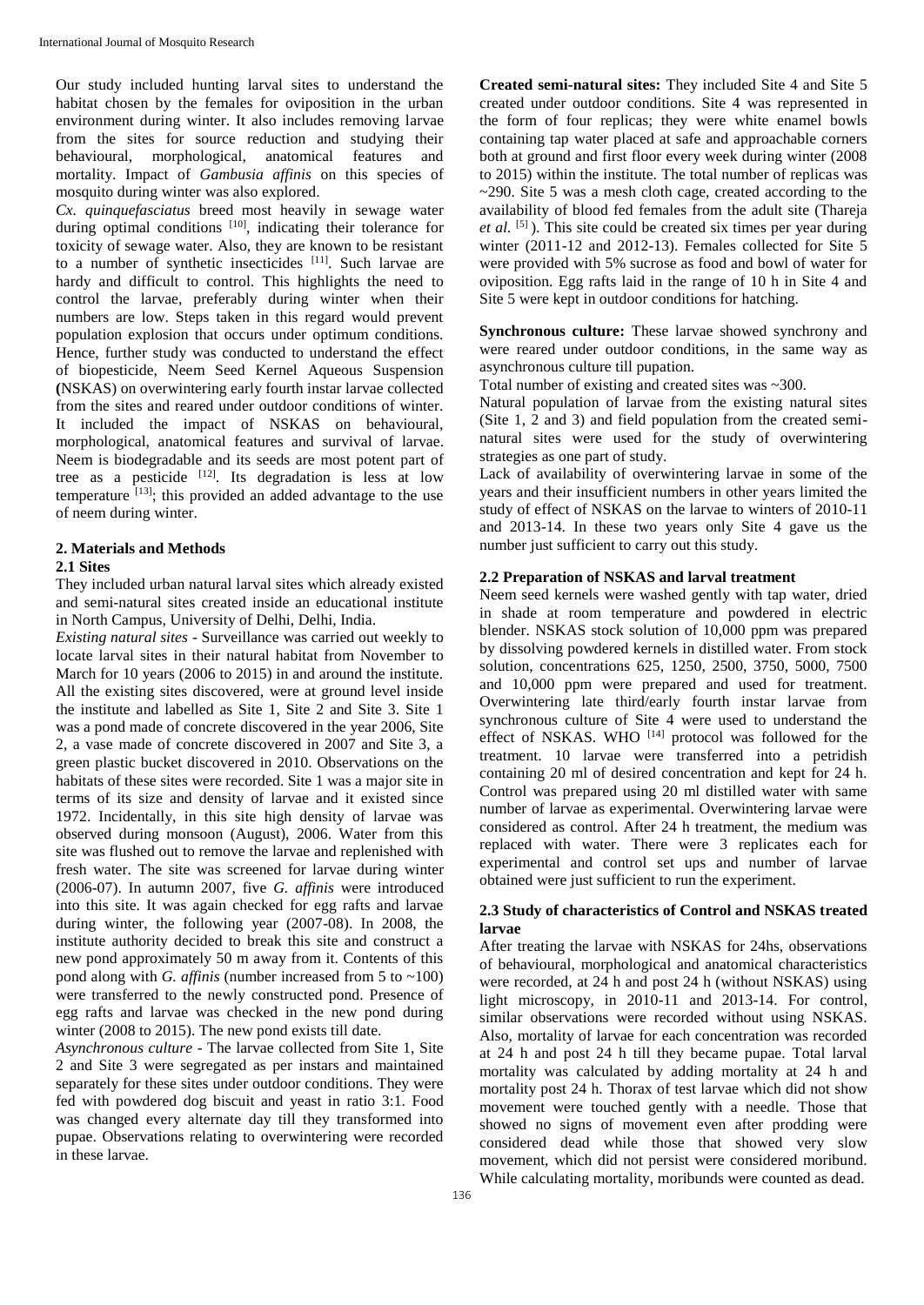#### **2.4 Statistical Analysis**

The data was analyzed using Graphpad Prism 5. Larval mortality at different concentration of NSKAS was analyzed using two-way ANOVA with two factors, mortality at 24 h and total mortality. Comparison of means was done by Bonferroni's Multicomponent Analysis. Probit analysis was done for calculating  $LC_{50}$  <sup>[15]</sup>. Probits were subjected to linear regression analysis to obtain correlation coefficient. All tests were done at *P*<0.05.

### **3. Results**

Winter (December-March) temperature in Delhi usually ranges from 22 °C to 5 °C. During our 10 years study period (2006-2015) lowest temperature recorded was 1.9 °C, in the year 2013. Generally, winter here is drier as compared to rest of the seasons and has a photoperiod of 10:14 (L: D).

#### **3.1 Sites**

*Existing natural sites -* Site1, Site 2 and Site 3 contained stagnant water. These sites were open and sun-exposed with no overhung vegetation and located at ground level. Ground on which they were located was covered with green and dried patches of short grass. There was rich vegetation in and around the institute. The area where the sites were present was enclosed within two to three walls of 3 meters height. Egg rafts and larvae were observed in these sites. None of the sites had intra- and inter-specific competitors or predators during winter but in Site 1 *G. affinis* was introduced later. The detailed description of the sites follows.

Site 1: It was a pond (l-3 x b-1.8 x h-1m) located in Botany garden of the institute. It was filled with groundwater and contained *Hydrilla* introduced for maintaining the site. Plant litter got collected on the surface and within the site from time to time. As mentioned in materials and methods, flushing of water from this site during monsoon reduced the number of larvae in it. Distribution got further sparse during winter (2006-07). After introducing *G. affinis* to this site no larvae were observed. Thereafter no egg rafts or larvae were observed during winter (2007-08). Similar results were observed in new pond (also labelled as Site 1; dimensions same as old pond) during winter (2008 to 2015). The study could not be carried out in this site from 2007 to 2015 due to the absence of egg rafts and larvae during winter.

Site 2: It was a vase  $(1-0.6 \times b-0.5 \times h-0.38 \text{ m})$ , filled with ground water. Its surface was covered with plant litter and contained approximately 500 larvae consisting of second, third and early fourth instar. It was observed in the first week of December 2007, at a distance of 7 meters from Site 1in the same garden.

Site 3: It was a bucket (r-20cm, h-45cm). It contained water that dripped out of the air conditioner (AC) of the library building located in an isolated corner within the institute. It contained plant litter on the surface and approximately 600 larvae consisting of second, third and early fourth instar. This site was observed in last week of November, 2010, at a distance of ~ 100 meters from Site 1.

# *Created semi-natural sites*

Site 4: Its replicas were bowls (r-12 cm, h-15 cm). Although artificial, it acted as natural site for females to oviposit. Egg rafts were laid in the bowls kept on both floors. The total number of eggs in an egg raft ranged from 35 to 150. As mentioned in materials and methods, sufficient number of

eggs leading to synchronous culture was available only for two years (2010-11 and 2013-14) from this site. Larvae from this culture were used for studying overwintering and effect of NSKAS treatment.

Site 5: The site comprised a cage  $(1-0.3 \times b-0.3 \times h-0.3m)$ . Although artificial it acted as semi-natural site for blood fed females to oviposit. Number of eggs per egg raft laid in this site ranged from 65 to 150. This site did not give sufficient number of eggs at a time; therefore, larvae from this site were used only for studying overwintering.

#### **3.2 Characteristics of control larvae**

The larvae were large sized and less tanned. They were frequently seen moving to lower layers of water. They were sluggish in movement even as their feeding brushes moved actively. In some larvae, darkening of tracheal tubes was observed. Larval period in fourth instars was prolonged to maximum of 10 days and the total larval period, to a maximum of 28 days. Larvae showed maximum of 40% mortality during their total larval period.

## **3.3 Characteristics of NSKAS treated larvae**

Larvae showed restlessness as an immediate response to NSKAS treatment. Their mouth brushes showed active movement. Some larvae were observed frequenting upper layers of the medium with siphon pointing up. Coiling of larvae and auto-grooming of spiracle and surface of siphon by aggressive biting was observed. Some showed convulsions and others, a gradual slowing down of movements. In both cases the larvae became either moribund or dead and the number of such larvae increased with increase in the concentration of NSKAS. Some larvae were observed in unnatural reverse posture with ventral side up, these larvae later died. The treated fourth instar larvae showed extension of the already prolonged larval period by maximum of 4 days at low concentrations of NSKAS (625 ppm, 1250 ppm). At high concentration, larvae died before 10 days.

Treated larvae showed several morphological deformities on head, thorax and abdomen. They showed irregular pigmentation throughout the body, particularly on head. In some larvae, ocelli were distorted. Loss of tissue was observed in and around the ocelli and compound eyes. Some larvae showed stretched arthrodial membrane, most prominent between head and thorax; muscles in this area also showed stretching. Thorax of most larvae had bulbous appearance. Tracheal tubes showed darkening and constrictions in the head, thorax and abdomen. In some larvae there was accumulation of air bubbles around these constrictions; in others, tracheae ruptured and in still others they were shredded, particularly in thoracic region. In some cases, rectal prolapse was observed between anal gills (Fig. 1). Shrinkage and irregular pigmentation in the anal gills was observed (Fig. 1), followed by dense pigmentation in them. In rare cases shedding of the gills was observed closer to death of larvae. Larval-pupal intermediates (Fig. 2), observed at concentrations ≥2500, died as soon as they were formed.

In 2010-11, larval mortality at 24 h was equal or higher than that observed post 24 h except at the lowest concentration, 625 ppm, for which mortality was observed only post 24 h (Fig. 3). The dose dependent increase in mortality was observed at 24 h and for total fourth instar larval period (*P*<0.05). Mortality at 24 h ranged from 40% to 68% for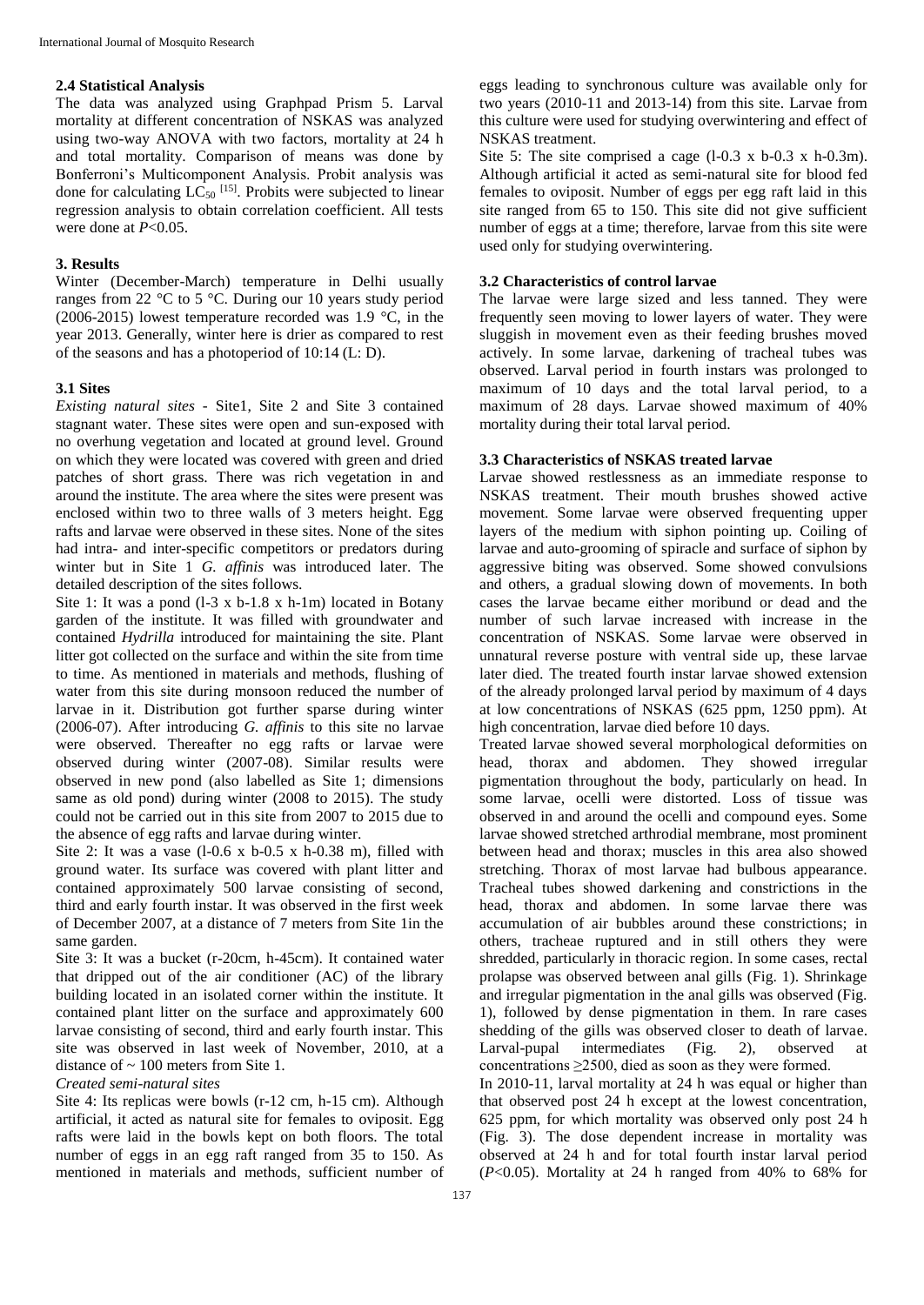concentrations  $\geq$  1250ppm and total larval mortality ranged from 30% to 95% for concentrations  $\geq$  625ppm. LC<sub>50</sub> for total larval mortality was 657 ppm (10 ppm to 1462 ppm;  $R^2=0.85$ ; P=0.02; Slope= 1.6±0.3;  $\chi^2$ = 0.0004; F = 1.87; DFn =5; DFd  $= 14$ ).

In 2013-14, larval mortality was observed at both 24 h and post 24 h in all the concentrations of NSKAS except at lower concentrations, 625 ppm and 1250 ppm (Fig. 4). Mortality at 24 h for all concentrations was equal or higher than observed post 24 h, except at 3750ppm, at which mortality was observed only post 24 h. The dose dependent increase in mortality at 24 h was observed for concentration 5000 ppm and onwards and for total fourth instar larval period, it was 3750 ppm and onwards (*P*<0.05). Mortality at 24 h for concentrations ≥5000 ppm ranged from 27% to 53%, and for concentrations  $\geq$  3750ppm total mortality ranged from 23% to 77%. LC<sub>50</sub> for total larval mortality was 4753 ppm (4092 ppm to 5407 ppm;  $R^2=0.99$ ;  $P=0.003$ ; Slope= 2.4  $\pm$  0.1;  $\chi^2=$ 0.000028, F= 4.85; DFn = 6; DFd=14).



**Fig 1:** Rectal prolapse and pigmented anal gills in treated larvae



**Fig 2:** Larval-pupal intermediate



**Fig 3:** Larval mortality at 24 h and total larval mortality after treatment with NSKAS in 2010-2011. Significant differences (*P*<0.05) between means when compared with control are denoted using \* for mortality at 24 h and # for total mortality.



**Fig 4:** Larval mortality at 24 h and total larval mortality after treatment with NSKAS in 2013-2014. Significant differences (*P*<0.05) between means when compared with control are denoted using \* for mortality at 24 h and # for total mortality.

#### **4. Discussion**

To the best of our knowledge, present research is the first field study on overwintering sites and strategies adopted by *Cx. quinquefasciatus* larvae in an urban environment in Indian perspective. Larval breeding sites are very rare in winter particularly in the urban scenario; nevertheless, after extensive survey we discovered some sites that were manmade habitat and man-made container habitats [16]. The sites which we created were man-made container habitats. The sites were chosen by the ovipositing females possibly because of absence of predators and competitors and presence of other favorable conditions. As a part of our study, removing the sites or larvae from the sites meant source reduction. Almiron and Brewer<sup> $[17]$ </sup> reported the frequent presence of *Cx*. *quinquefasciatus* larvae in container habitats during optimum conditions. In our study, clear and stagnant water in the sites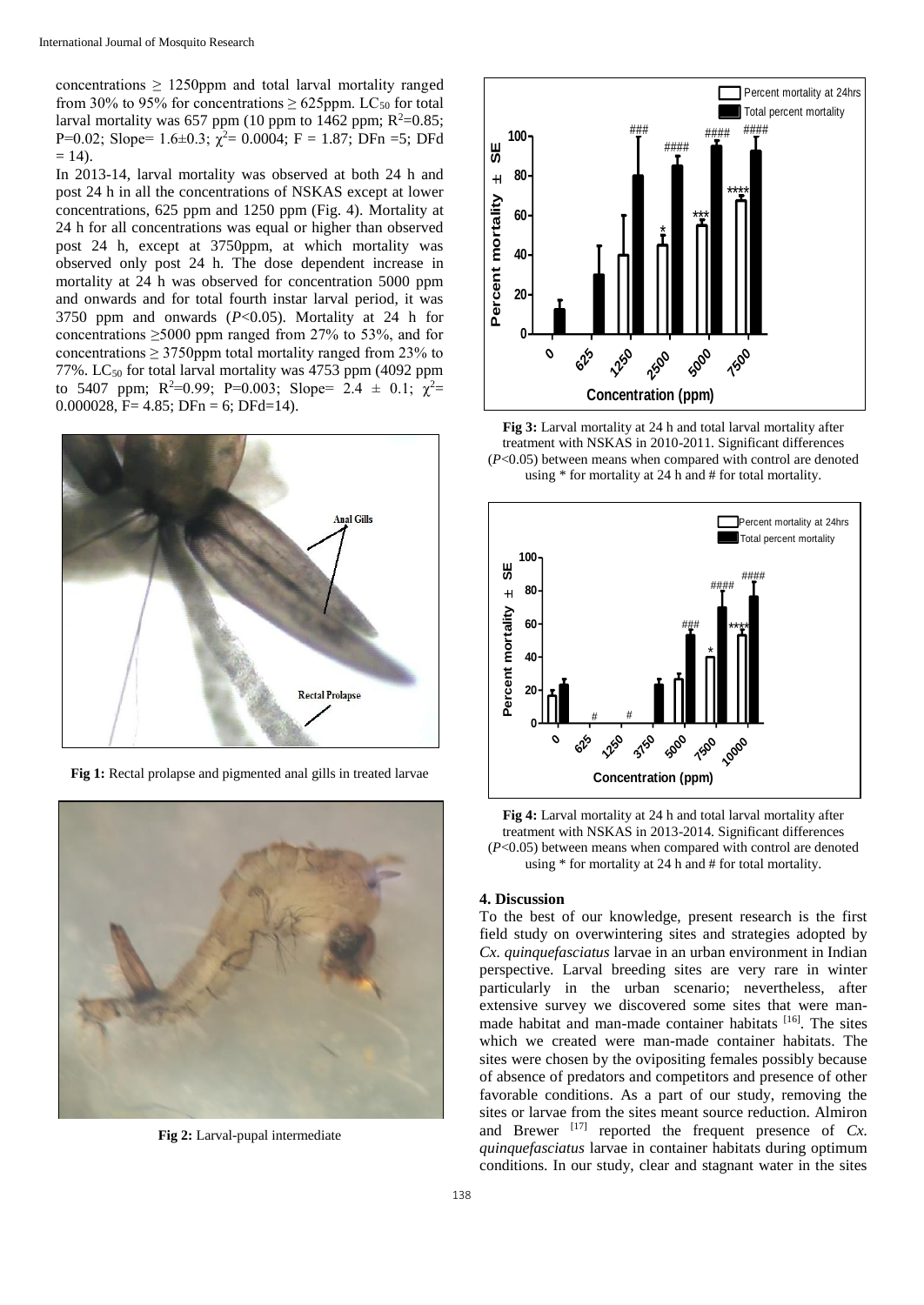provided stable and healthy environment to immatures and ovipositing females, which are metabolically low during winter. However, larvae could survive in Site 3 which contained AC water. Sussman and Portnoy [18] have reported the presence of water soluble impurities in AC water. Therefore, our study reveals the ecological plasticity of larvae for clear and polluted water during winter. Forattini [19] reported ecological plasticity this species under optimum conditions. Hence this plasticity is relevant for both optimum and winter conditions for larvae of this species. Our study also reveals that females chose to oviposit not only at ground level but also at a height of 4 meters even when they were in a low metabolic state. While these females were active enough to oviposit, Thareja *et al.* <sup>[5]</sup> reported of other females that were passive and opted to overwinter in adult sites and did not quit those sites for oviposition for a maximum period of 3 months despite being gravid.

There was rich vegetation within and outside the institute and around the sites which provided natural habitat for the females. Absence of overhung plants on the larval sites ensured sun exposure and walls enclosing the sites reduced the effect of cold wind. These factors perhaps prevented extreme drop in temperature providing suitable environment for oviposition. Hayes <sup>[6]</sup> reported that water temperature was one of the foremost factors deciding larval survival and development. According to Grech *et al.* <sup>[20]</sup> fallen plant leaves provided nourishment and protection to the developing larvae against outside predators and physical disturbances such as wind. In our study, plant litter in the sites must have served the same purpose.

Winter conditions impacted the larvae, in which some overwintered and others died. During the larval period,  $\sim$  40% mortality in each site was observed. Absence of larvae in Site 1 after introducing *G. affinis* in it possibly indicated the predatory role of *G. affinis*. Thereafter absence of egg rafts and larvae in this site in following winters (2007 to 2015) suggested deterrence to oviposition. Angelon and Petranka<sup>[21]</sup> reported similar observations on *Culex* sps. and demonstrated that ovipositing females can use chemosensory mechanisms to assess predator risk to offsprings in the outdoor conditions of July in Mecklenburg County, North Carolina. In our case similar kind of mechanisms must have operated in ovipositing females during winter.

Decision of choosing sites for oviposition lie with the bloodfed females. These are the sites which are later established as larval sites. In our study, females had limited choice of natural sites for oviposition because of limited rains during winter and constraints of the urban environment. Sites with stagnant water confined the larvae, preventing their migration and compelling them to acquire adaptations during winter. One such adaptation was exhibited in the form of frequenting of larvae to lower layers of water. Such a behavioral adaptation acquired must have been for attaining warmth. Prolongation of the larval period to a maximum of 28 days was another adaptation a major overwintering strategy and was of significantly long duration, when compared with the 8 days life cycle reported for optimum conditions [22]. Prolongation was also reported by Hayes <sup>[6]</sup> and Almiron and Brewer <sup>[3]</sup> but for immature stages of *Cx. quinquefasciatus*. Hayes [6] reported this prolongation in isolated population, during snowfall. On the other hand, Almiron and Brewer [3] observed prolongation, when lab reared females were exposed to a

were exposed to 8.96 °C in the field. Adoption of prolongation of larval period, perhaps allowed the larvae to acquire enough energy to beat temperature as a stressor and to meet the requirement for molting. Prolongation must have led to their large size and sluggishness and delay in the molting. These overwintering larvae, though sluggish yet were active when compared with the immobile overwintering adults reported by Thareja et al. <sup>[5]</sup>. During larval development, temperature and photoperiod are the two important variables of weather known to impact growth, development rate and survival. Mogi  $^{[7]}$  showed that providing 10 °C and 10 h photoperiod approximated the threshold of larval development. In our study photoperiod was closer to 10h and its variations were minor whereas, temperature variations from 22  $\degree$ C to 5  $\degree$ C during this period were major; hence we presume that most of the changes observed in the larvae were more as repercussions of temperature than photoperiod. Prolongation of larval period and high mortality of the larvae during winter imply low number of adults and thus less number of life cycles, resulting in natural regulation of their population during winter. Winter is thus the appropriate period for intervention by eco-friendly tools to achieve effective larval control. On the other hand, prolongation of larval period would benefit survival of the viruses, which if present, can be vertically transmitted. Goddard *et al.* [23] reported the vertical transmission of West Nile Virus in *Cx. quinquefasciatus*. Curbing the larvae population during winter would prevent the viral transmission.

temperature range of 18.7 °C-8.92 °C and the larvae emerged

So far there have been no reports on the effect of pesticides on overwintering larvae of *Cx. quinquefasciatus* during winter. Our study is the first report on NSKAS treatment on overwintering larvae of this species. NSKAS impacted their biological traits such as behavior, morphology and anatomy and led to sublethal and lethal effects in them. At low concentrations of NSKAS, 625 ppm for 2010 and 625 ppm, 1250 ppm for 2013, extension of the already prolonged larval period indicated further delay in moulting. This period provided a long duration for extensive study of behavioral, morphological and anatomical features. The behavioral changes in treated larvae involving their frequenting upper layers of water and aligning their body such that spiracles located on the siphon came in contact with outside air possibly exhibited avoidance of the pesticide in the medium. During this process the larvae got exposed to low temperature of upper layers which must have affected their survival. In others, behavioral changes exhibited in the form of aggressive self-biting and auto-grooming of the respiratory siphon might have been for clearing the clogged spiracles and siphon surface so as to maintain its stability and steady flow of air. Larvae post treatment seemed more sluggish than untreated larvae, making them more vulnerable to the harsh environment. The deformities such as irregular pigmentation on head and, stretched neck muscles and arthrodial membrane implied improper growth, thereby further exposing them to adverse environmental conditions. Degeneration of tissue in and around the ocelli and eyes is suggestive of the effect of NSKAS on photosensitivity of ocelli and vision of eyes and its role as nerve poison. Reverse posture observed in some larvae could have been the impact of impaired neuromuscular coordination that gradually led to their death; this further evidenced NSKAS as nerve poison. Another morphological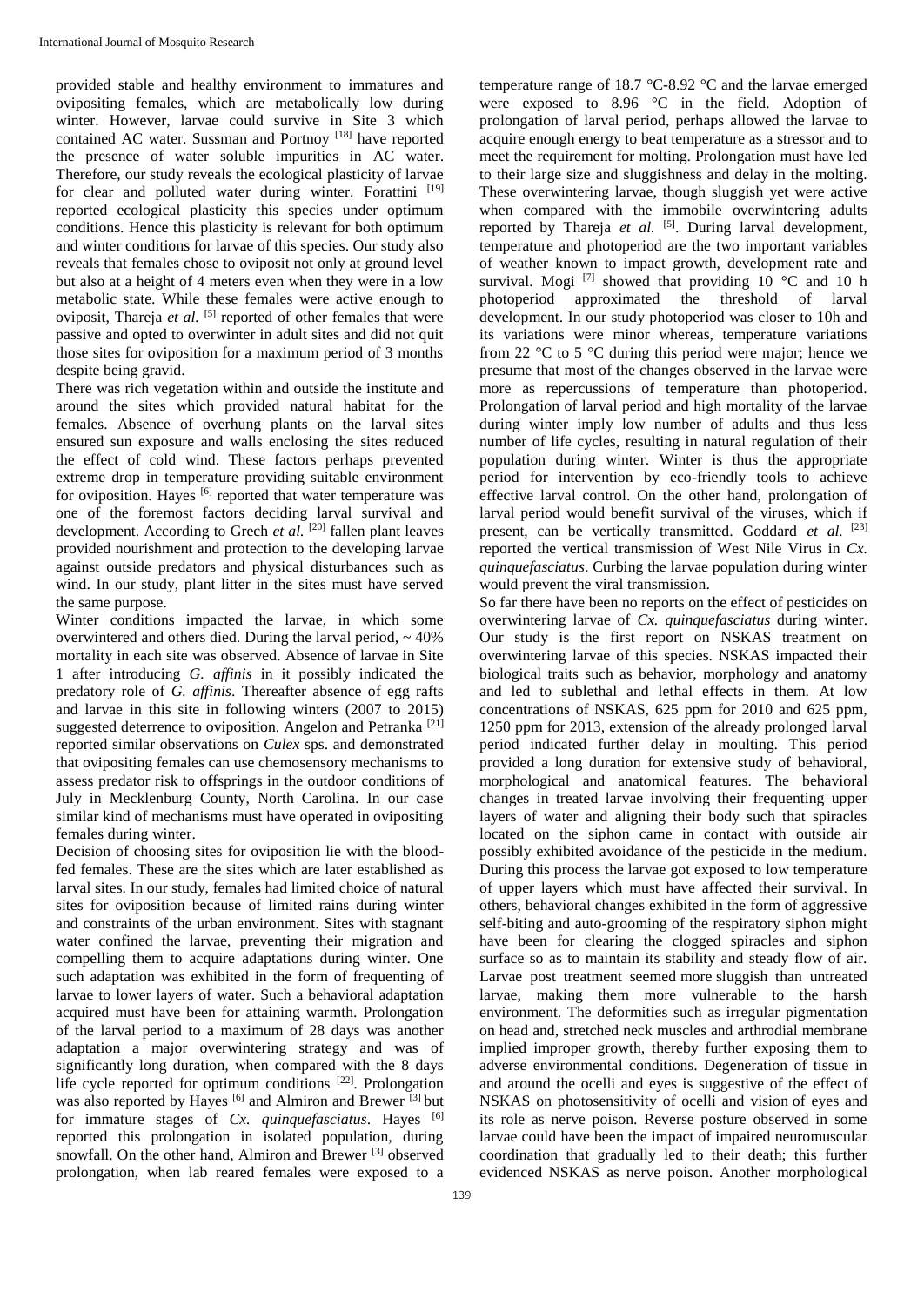deformity observed in some larvae was bulbous thorax; this must have been due to fluid retention. Such larvae could not survive. Further observations revealed that NSKAS also affected anatomy of tracheal system. Darkening of tracheal tubes could have been due to hypoxia. Deep constrictions that appeared in the walls of tracheae in head, thorax and abdomen of treated larvae probably resulted in weakening of the walls, leading to leakage of air and formation of air bubbles around the constrictions. This weakening might have led to rupturing and shredding of the tracheal tubes. Such impairment would surely interfere with the physiological functioning of the respiratory system leading to mortality of larvae, indicative of NSKAS as a respiratory poison. Shrinkage and pigmentation of anal gills were probably due to disruption of osmotic and ionic balance. Such deformities of the gills seem to have led to their fragility and shedding when close to death. NSKAS did not act as an antifeedant even at the highest concentration; this was evidenced by the active movement of feeding brushes. Rectal prolapse in the larvae is suggestive of the effect of NSKAS on posterior part of alimentary canal, further confirming that it was not an antifeedant but a stomach poison. Above mentioned deformities must have hampered the physiological functions and their severity ultimately led to mortality. The formation of larval-pupal intermediates indicated the inhibition of pupation possibly due to molting disruption which led to mortality. Our observations suggest that NSKAS is efficacious at low temperature.

The water soluble, active ingredients of neem seeds, Azadirachtin, the most active of all  $[24]$ , induced larval mortality not only during 24 h but its effect manifested post 24 h, even at low concentrations thereby exhibiting its long term effect. The mortality till 24 h must have been due to the cumulative effect of the two stressors, winter conditions and NSKAS. But, post 24h was possibly due to winter conditions and manifestations of NSKAS when NSKAS was not in the medium. Dose dependent increase in mortality at 24 h and mortality for total fourth instar larval period was observed. Total larval mortality close to 100% was achieved at 5000 ppm (2010-11) and 10,000 ppm (2013-14). Martínez-Tomas *et al.* [25] reported 100% mortality at 1000 ppm of aqueous neem seed extract, in *Cx. quinquefasciatus* larvae reared in the insectary conditions at 27 °C in Mexico. We studied the effect of NSKAS, on larvae by rearing them under winter conditions when temperature was in the range of 4  $^{\circ}$ C to 10  $^{\circ}$ C under outdoor conditions, which is 23 °C to 17 °C lower than the temperature (27 °C) at which larvae were treated in the study conducted by Martínez-Tomas et al. <sup>[25]</sup>. In our study, low temperature during winter could be the possible reason for the requirement of higher concentration of NSKAS to achieve the mortality close to 100%. Similar opinion has been expressed by Muturi *et al.* [26] for malathion treatment of *Cx. restuans* larvae at 20 °C where low temperature buffered against some of the negative effects of insecticide. Besides low temperature, wild population could be the other cause for requirement of high concentration of the pesticide to achieve the mortality close to 100%. The above said two factors, winter conditions and wild population caused variation in LC<sub>50</sub> value for 2010-11 when compared with LC50 value for 2013-14.

Neem technology has been prevalent in Asia, Africa, central and south America where neem trees are native and also in parts of United States, Canada, Europe and Australia where

neem tree farming is established. In view of global availability of neem, NSKAS based application proposed in the present study will have no constraint in its large scale implementation world over. This basic technology would provide sustainable vector control programme, which is in line with the requirements WHO has listed for Integrated Vector Control programme.

## **5. Conclusion**

We discovered overwintering larval sites of *Cx. quinquefasciatus* in an urban scenario. In these sites, prolongation of larval period to ~28 days was a major overwintering strategy. This strategy might have enabled this species to expand its geographical niche and develop endemicity, should the climate change occur. The prolongation provided a long window for elaborate study of its biological traits. Exposure of fourth instar overwintering larvae to NSKAS extended the already prolonged larval period, thereby providing a longer window for study of morphological and anatomical deformities in a sequential manner without missing details. The deformities and mortality were on account of multiple modes of action such as stomach, respiratory and nerve poison. Even at low concentration of NSKAS, targeted high mortality could be attained, though the effect during 24h was sub-lethal due to low concentration of NSKAS in the medium and post 24h, only due its manifestation leading to severe deformities. Neem acted as a potent bio-pesticide even during winter. In view of global availability of neem, application of this basic NSKAS based technology will have no constraint in its large scale implementation world over. *G. affinis* served as another ecofriendly tool for larval control, because its introduction in one site showed its predatory role and induced deterrence to oviposition of *Cx.quinquefasciatus* during winter. Thus source reduction by removing the larval sites, using NSKAS or using *G. affinis* when the larvae are in low metabolic state and low in number, would restrict the pesticide resistant winter hardies much before its population explosion post winter, and curb the spread of viruses and filariasis. These affordable ecofriendly tools are suggested to be made a part of Integrated Vector Management (IVM) during winter on priority basis. Special attention should be focused on its control strategies, in case this potent vector of RVFV, JEV and Zika virus becomes a functional vector.

### **6. Acknowledgements**

We highly acknowledge Prof. M.K.K. Pillai, ex-consultant of UNEP, for discussions relating to the subject of the paper; Prof. Nadeem Ahmad (Jamia Milia Islamia University, Delhi) for discussions relating to statistical analysis; anonymous reviewers, whose suggestions helped us in improving quality of our manuscript; Sarika, Swati Bansal, Swati Malik, Reenu (BSc III year, Zoo. major) Garvita, Kanika, Shruti, Radhika (BSc. I year, Zoo. Major and I L.S.) for assisting the corresponding author with some parts of the investigations; Principal, Miranda House, for providing the infrastructure and the Lab staff of Zoology department, Miranda House, University of Delhi for their lab assistance.

### **7. References**

1. Reisen WK, Meyer RP, Milby MM. Overwintering studies on *Culex tarsalis* (Diptera: Culicidae) in Kern